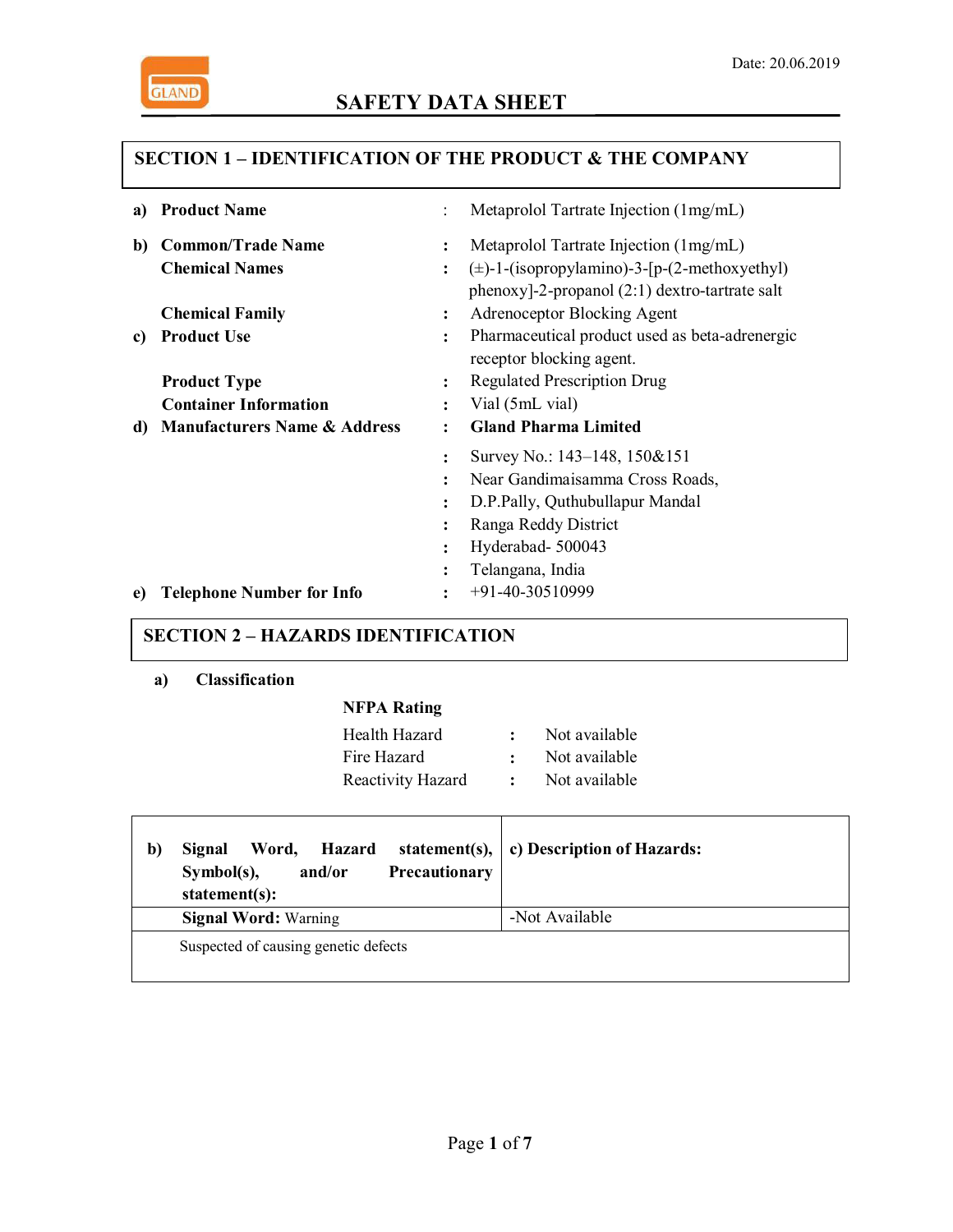

### **SECTION 3 – COMPOSITION/INFORMATION ON INGREDIENTS**

| <b>Chemical Name</b><br>a)                                                                                      | b) Common<br>Name/Synony<br>m | <b>%Composition</b><br>or other<br>measure | $c)$ CAS<br><b>Number</b> | d) Impurities<br><b>Stabilizing</b><br><b>Additives</b> |
|-----------------------------------------------------------------------------------------------------------------|-------------------------------|--------------------------------------------|---------------------------|---------------------------------------------------------|
| $(\pm)$ -1-(isopropylamino)-<br>$3-[p-(2-methoxyethyl)]$<br>phenoxy]-2-propanol<br>$(2:1)$ dextro-tartrate salt | Metaprolol<br>Tartrate        | $1 \text{ mg/mL}$                          | 56392-17-7                | N/A                                                     |
| Sodium chloride                                                                                                 | Sodium<br>chloride            | $9 \text{ mg/mL}$                          | 7647-14-5                 | N/A                                                     |
| Water                                                                                                           | Water for<br>Injection        | q.s.to $1 \text{ mL}$                      | 7732-18-5                 | N/A                                                     |

# **SECTION 4 – FIRST AID MEASURES**

| <b>Eye Exposure</b>          | Flush with water while holding eyelids open for at least 15 minutes. Seek<br>medical attention immediately.                                                                                                      |
|------------------------------|------------------------------------------------------------------------------------------------------------------------------------------------------------------------------------------------------------------|
| <b>Skin Exposure</b>         | Remove contaminated clothing. Flush area with large amounts of water. Use<br>$\ddot{\phantom{a}}$<br>soap. Seek medical attention.                                                                               |
| <b>Ingestion</b>             | Never give anything by mouth to an unconscious person. Wash out mouth<br>$\ddot{\phantom{a}}$<br>with water. Do not induce vomiting unless directed by medical personnel.<br>Seek medical attention immediately. |
| <b>Inhalation</b>            | Remove to fresh air and keep patient at rest. Seek medical attention<br>immediately.                                                                                                                             |
| Notes to<br><b>Physician</b> | See patient package insert in shipping carton for complete information<br>:                                                                                                                                      |

## **SECTION 5 – FIRE FIGHTING MEASURES**

| a) Extinguishing Media |                                                                   |                                                                                                                                | Use carbon dioxide, dry chemical, or water spray                                                                       |
|------------------------|-------------------------------------------------------------------|--------------------------------------------------------------------------------------------------------------------------------|------------------------------------------------------------------------------------------------------------------------|
|                        | b) Hazardous<br><b>Combustion</b><br><b>Products</b>              |                                                                                                                                | Formation of toxic gases is possible during heating or fire.<br>May emit toxic fumes of oxides of carbon and nitrogen. |
|                        | c) Special<br><b>Protective</b><br><b>Equipment</b> / Precautions | During all fire fighting activities, wear appropriate<br>protective equipment, including self contained breathing<br>$\cdot$ . |                                                                                                                        |
|                        |                                                                   |                                                                                                                                | apparatus.                                                                                                             |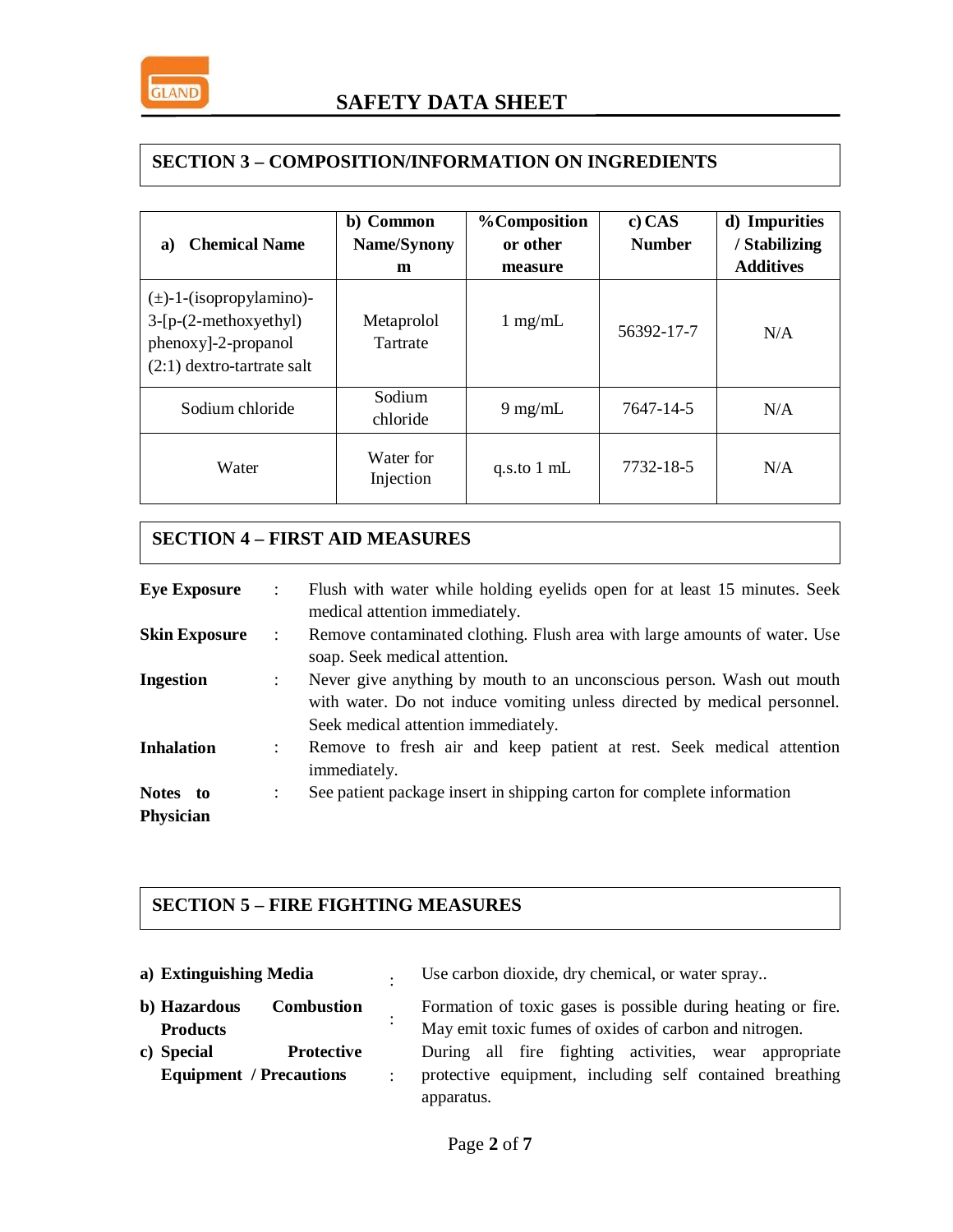

### **SECTION 6 – ACCIDENTAL RELEASE MEASURES**

| <b>Spill</b>       | : Absorb Metaprolol Tartrate injection with absorbent materials and    |
|--------------------|------------------------------------------------------------------------|
|                    | dispose according to local, State, and federal guidelines.             |
| <b>Release to</b>  | : If aerosolized, reduce exposures by ventilating area; clean up spill |
| <b>Environment</b> | immediately to prevent evaporation.                                    |

### **SECTION 7 – HANDLING AND STORAGE**

| <b>General Handling</b>   | Gloves, masks and goggles are recommended during handling.                    |
|---------------------------|-------------------------------------------------------------------------------|
| <b>Storage Conditions</b> | Store at $25^{\circ}$ C (77°F). Excursions to $15^{\circ}$ C-30°C (59°F-86°). |
|                           | See USP Controlled Room Temperature. Protect from light.                      |

## **SECTION 8 – EXPOSURE CONTROLS/PERSONAL PROTECTION**

#### **(a) Exposure Limits**

| Compound                   | <b>Issuer</b> | <b>Type</b> | <b>Exposure Limit</b> |  |
|----------------------------|---------------|-------------|-----------------------|--|
|                            |               |             |                       |  |
|                            | <b>OSHA</b>   | <b>PEL</b>  | <b>NE</b>             |  |
| <b>Metaprolol Tartrate</b> | <b>ACGIH</b>  | <b>TLV</b>  | NE                    |  |
|                            |               | <b>STEL</b> | $1.0 \text{ mg/m}^3$  |  |
|                            | <b>OSHA</b>   | <b>PEL</b>  | <b>NE</b>             |  |
| Sodium Chloride, NF        | <b>ACGIH</b>  | <b>TLV</b>  | <b>NE</b>             |  |
|                            |               | <b>STEL</b> | <b>NE</b>             |  |
|                            | <b>OSHA</b>   | <b>PEL</b>  | <b>NE</b>             |  |
| Water for injection        | <b>ACGIH</b>  | <b>TLV</b>  | <b>NE</b>             |  |
|                            |               | <b>STEL</b> | <b>NE</b>             |  |

### **b) Engineering Controls**

Engineering controls should be used as the primary means to control exposures. General room ventilation is adequate unless the process generates dust, mist or fumes. Keep airborne contamination levels within the OEB range.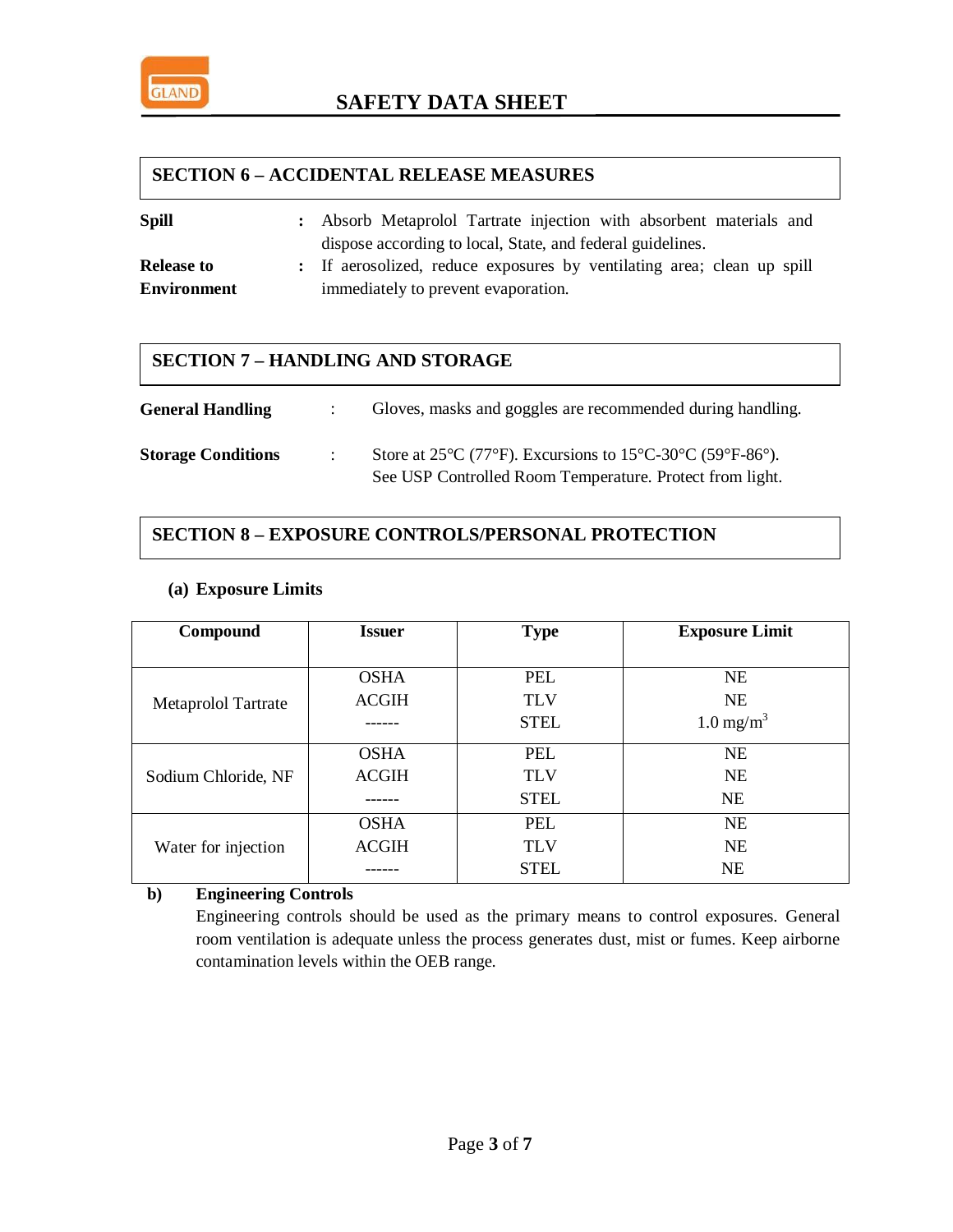

### **(c) Individual Protection Measures**

Refer to applicable national standards and regulations in the selection and use of personal protective equipment (PPE).

| Respiratory<br>Protection |                | Under normal conditions of use, if the applicable Occupational Exposure Limit<br>(OEL) is exceeded, wear an appropriate respirator with a protection factor<br>sufficient to control exposures to below the OEL (e.g. particulate respirator<br>with a half mask, P3 filter). (Respirators must meet the standards in<br>accordance with EN140, EN143, ASTM F2704-10 or international<br>equivalent.) |
|---------------------------|----------------|-------------------------------------------------------------------------------------------------------------------------------------------------------------------------------------------------------------------------------------------------------------------------------------------------------------------------------------------------------------------------------------------------------|
| Eye<br>Protection         |                | Wear safety goggles as minimum protection. (Eye protection must meet the<br>standards in accordance with EN166, ANSI Z87.1 or international equivalent.)                                                                                                                                                                                                                                              |
| Skin<br>Protection        | $\ddot{\cdot}$ | Impervious protective clothing is recommended if skin contact with drug<br>product is possible and for bulk processing operations. (Protective clothing<br>must meet the standards in accordance with EN13982, ANSI 103 or<br>international equivalent.)                                                                                                                                              |

# **SECTION 9 – PHYSICAL AND CHEMICAL PROPERTIES**

| a)               | <b>Appearance/Description</b>      | $\ddot{\cdot}$       | A clear colorless solution. |
|------------------|------------------------------------|----------------------|-----------------------------|
| $\mathbf{b}$     | Odor                               |                      | <b>NA</b>                   |
| $\bf c)$         | <b>Odor Threshold</b>              | $\ddot{\cdot}$       | NA                          |
| $\mathbf{d}$     | $\mathbf{P}^{\mathrm{H}}$          |                      | Between 5.0 and 8.0         |
| $\bf e)$         | <b>Melting Point</b>               | $\ddot{\cdot}$       | <b>NA</b>                   |
| f                | <b>Initial Boiling Point</b>       | $\ddot{\cdot}$       | <b>NA</b>                   |
| g)               | <b>Flash Point</b>                 | $\ddot{\cdot}$       | <b>NA</b>                   |
| h)               | <b>Evaporation Rate</b>            | $\ddot{\cdot}$       | <b>NA</b>                   |
| $\mathbf{i}$     | <b>Flammability</b>                | $\ddot{\phantom{a}}$ | <b>NA</b>                   |
| $\mathbf{j}$     | <b>Upper Lower Flammability or</b> | $\ddot{\cdot}$       | <b>NA</b>                   |
|                  | <b>Explosion Limits</b>            |                      |                             |
| $\bf k)$         | <b>Vapor Pressure:</b>             | $\ddot{\phantom{a}}$ | <b>NA</b>                   |
| $\bf{D}$         | <b>Vapor Density</b>               |                      | <b>NA</b>                   |
| $\mathbf{m}$ )   | <b>Relative Density</b>            | $\ddot{\cdot}$       | <b>NA</b>                   |
| $\mathbf{n}$     | Solubility(ies)                    | $\ddot{\phantom{a}}$ | Soluble in water            |
| $\boldsymbol{0}$ | <b>Partition Coefficient: n-</b>   | $\ddot{\cdot}$       | <b>NA</b>                   |
|                  | octanol/water                      |                      |                             |
| $\mathbf{p}$ )   | <b>Auto-ignition Temperature</b>   | $\ddot{\cdot}$       | <b>NA</b>                   |
| $\mathbf{q}$     | <b>Decomposition Temperature</b>   | $\ddot{\cdot}$       | <b>NA</b>                   |
| $\mathbf{r})$    | <b>Viscosity</b>                   | $\ddot{\cdot}$       | <b>NA</b>                   |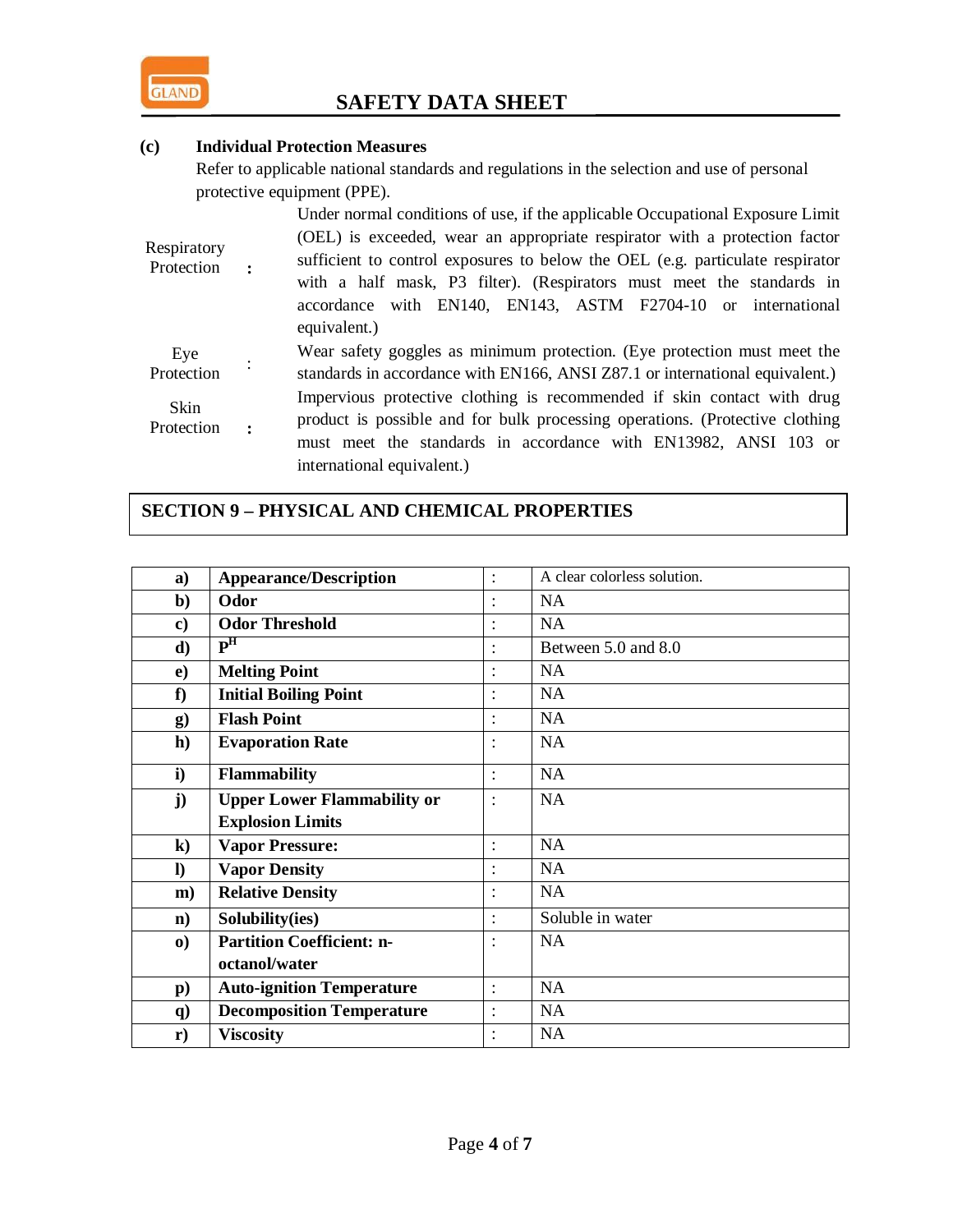

### **SECTION 10 – STABILITY AND REACTIVITY**

| a)           | <b>Reactivity</b>                         | Not determined.                                 |
|--------------|-------------------------------------------|-------------------------------------------------|
| $\mathbf{b}$ | <b>Chemical Stability</b>                 | Stable under normal use and storage conditions. |
| C)           | <b>Possibility of Hazardous Reactions</b> | Not determined                                  |
| d)           | <b>Conditions to Avoid</b>                | Strong oxidizers                                |
| e)           | <b>Incompatible Materials</b>             | Not determined                                  |
|              | <b>Hazardous Decomposition Products</b>   | Not determined                                  |

# **SECTION 11 – TOXICOLOGICAL INFORMATION**

| a) | <b>Likely Routes of Exposure</b>                                                               | Inhalation, eye/skin contact, or ingestion                      |  |
|----|------------------------------------------------------------------------------------------------|-----------------------------------------------------------------|--|
| b) | Symptoms related to the physical,<br>chemical and toxicological characteristics                | Hypertension and angina, tiredness<br>and<br>dizziness          |  |
|    |                                                                                                |                                                                 |  |
| C) | Delayed and immediate effects and also<br>chronic effects from short and long term<br>exposure | Bradycardia, hypotension, bronchospasm,<br>and cardiac failure. |  |

#### **d) Acute Toxicity:**

| Component              | $T$ vpe | Route           | <b>Species</b> | <b>Dosage</b>       |
|------------------------|---------|-----------------|----------------|---------------------|
|                        | LD50    | Intravenous     | Rat            | $90 \text{ mg/kg}$  |
| Metaprolol<br>Tartrate | LD50    | Intraperitoneal | Rat            | $219 \text{ mg/kg}$ |
|                        | LD50    | Oral            | Rat            | $5500$ mg/kg        |

#### **e) Hazardous Chemical Listings**

NTP: Not Listed IARC: Not Listed OSHA: Not Listed

### **SECTION 12 – ECOLOGICAL INFORMATION**

| a) | <b>Ecotoxicity</b>                      | Avoid release into the environment. |
|----|-----------------------------------------|-------------------------------------|
| b) | <b>Persistence and</b><br>degradability | Not established                     |
| C) | <b>Bioaccumulative potential</b>        | Not established                     |
| d) | <b>Mobility in soil</b>                 | Not established                     |
| e) | <b>Other Adverse Effects</b>            | Not established                     |

# **SECTION 13 – DISPOSAL CONSIDERATIONS**

**Waste Disposal:** All waste materials must be properly characterized. Further, disposal should be Performed in accordance with the federal, state or local regulatory requirements.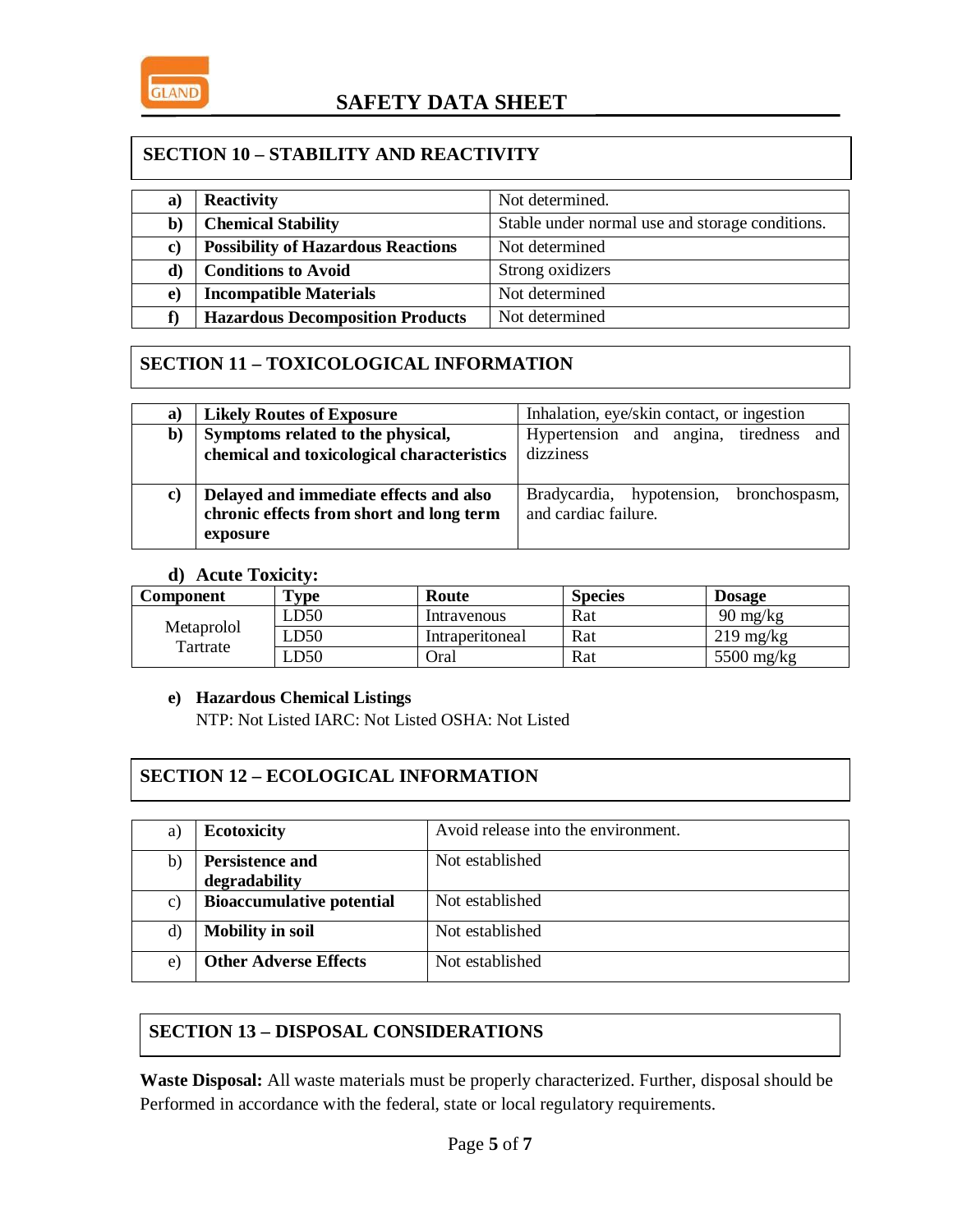

### **SECTION 14 – TRANSPORTATION INFORMATION**

| a)       | <b>UN Number</b>                                   | Not available |
|----------|----------------------------------------------------|---------------|
| b)       | <b>UN Proper Shipping Name</b>                     | Not available |
| $\bf c)$ | <b>Transport Hazard Class(es)</b>                  | Not available |
| d)       | <b>Packing Group</b>                               | Not available |
| $\bf e)$ | <b>Environmental Hazards</b>                       | Not available |
| f)       | <b>Transport in bulk (according to Annex II of</b> | Not available |
|          | <b>MARPOL 73/78 and the IBC Code)</b>              |               |
| $\bf g)$ | <b>Special Precautions</b>                         | Not available |

**DOT:** Not regulated **ICAO/IATA:** Not regulated **IMDG:** Not regulated

## **SECTION 15 – REGULATORY INFORMATION**

Below is selected regulatory information chosen primarily for possible usage. This section is not a complete analysis or reference to all applicable regulatory information. Please consider all applicable laws and regulations for your country/state.

#### **U.S. Regulations**:

TSCA – Yes SARA 302 - Not on this list SARA 313 - Not on this list Prop 65 (Calif.) – Not on this list RCRA – Not on this list

# **SECTION 16 – OTHER INFORMATION**

As of the date of issuance, we are providing available information relevant to the handling of this material in the workplace. All information contained herein is offered with the good faith belief that it is accurate. THIS SAFETY DATA SHEET SHALL NOT BE DEEMED TO CREATE ANY WARRANTY OF ANY KIND (INCLUDING WARRANTY OF MERCHANTABILITY OR FITNESS FOR A PARTICULAR PURPOSE). In the event of an adverse incident associated with this material, this safety data sheet is not intended to be a substitute for consultation with appropriately trained personnel. Nor is this safety data sheet intended to be a substitute for product literature which may accompany the finished product.